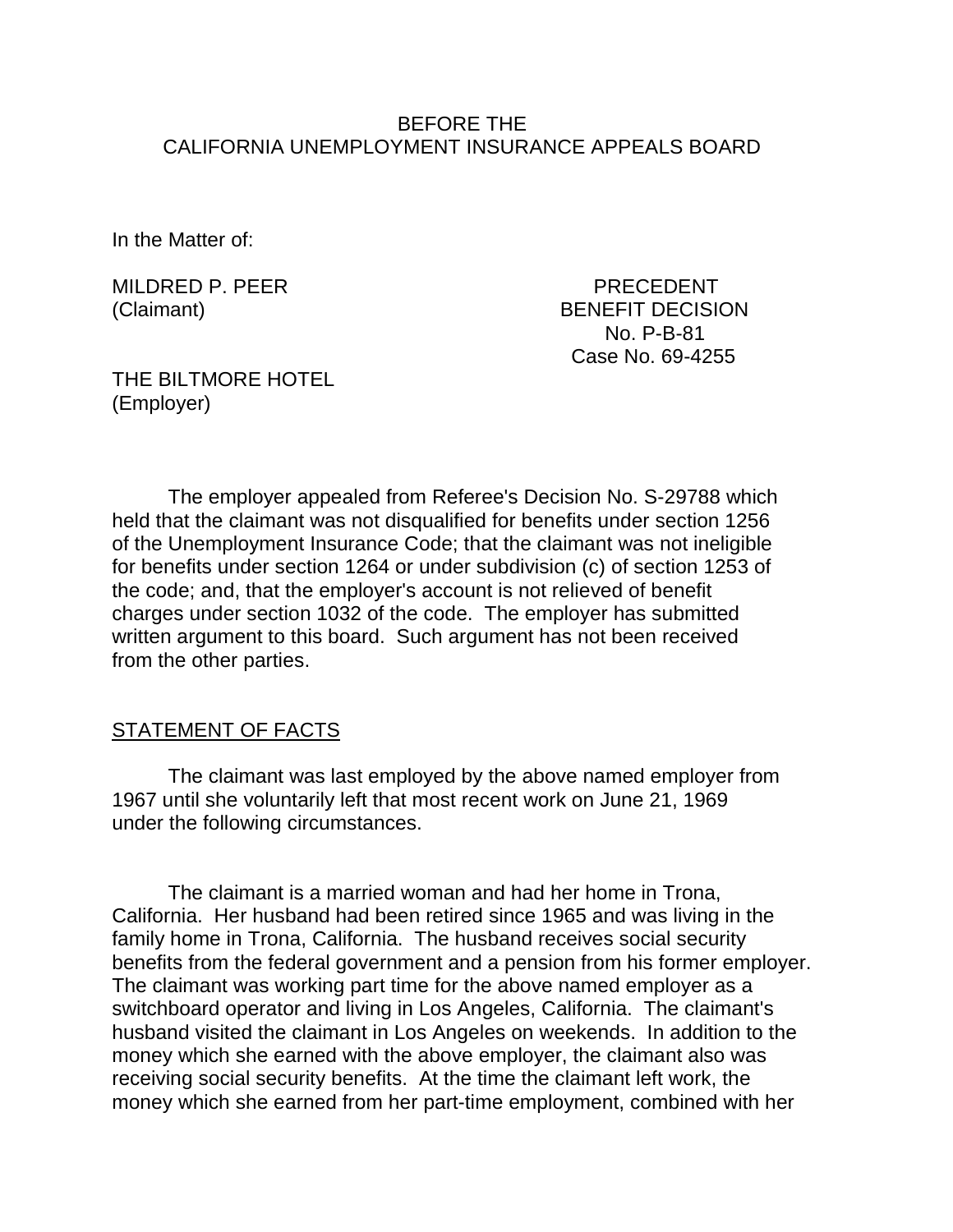social security benefits, was less than the total amount of money her husband was receiving by way of his pension and social security benefits.

The claimant's husband wished to live up north in the Paradise area which is a matter of hundreds of miles from Los Angeles. The claimant then decided to leave work to go to the new residence chosen by the husband in Paradise. Neither the claimant nor the husband has had any work since leaving Los Angeles and moving to Paradise.

The claimant testified that she is willing to work in Paradise or Chico and that she is willing to drive to work to Chico or transportation will be provided by her husband to a job in Paradise or Chico. The claimant sought work, where her services might be used, at two places in Paradise. Up until "just the other day" prior to the hearing before the referee, the claimant's efforts in seeking work in Chico were limited to calls from Paradise.

The claimant and her husband had no source of income other than what has already been mentioned.

# REASONS FOR DECISION

Section 1256 of the code provides that an individual shall be disqualified for benefits, and sections 1030 and 1032 of the code provide that an employer's account may be relieved of benefit charges if the individual left his most recent work voluntarily and without good cause.

There is good cause for the voluntary leaving of work where the facts disclose a real, substantial, and compelling reason of such nature as would cause a reasonable person genuinely desirous of retaining employment to take similar action. (Appeals Board Decision No. P-B-27)

Where a wife leaves her employment to join her husband at, or to accompany him to, a place of his choosing, from which it is impractical to commute to her employment, the leaving of work in general is with good cause. (Appeals Board Decision No. P-B-44)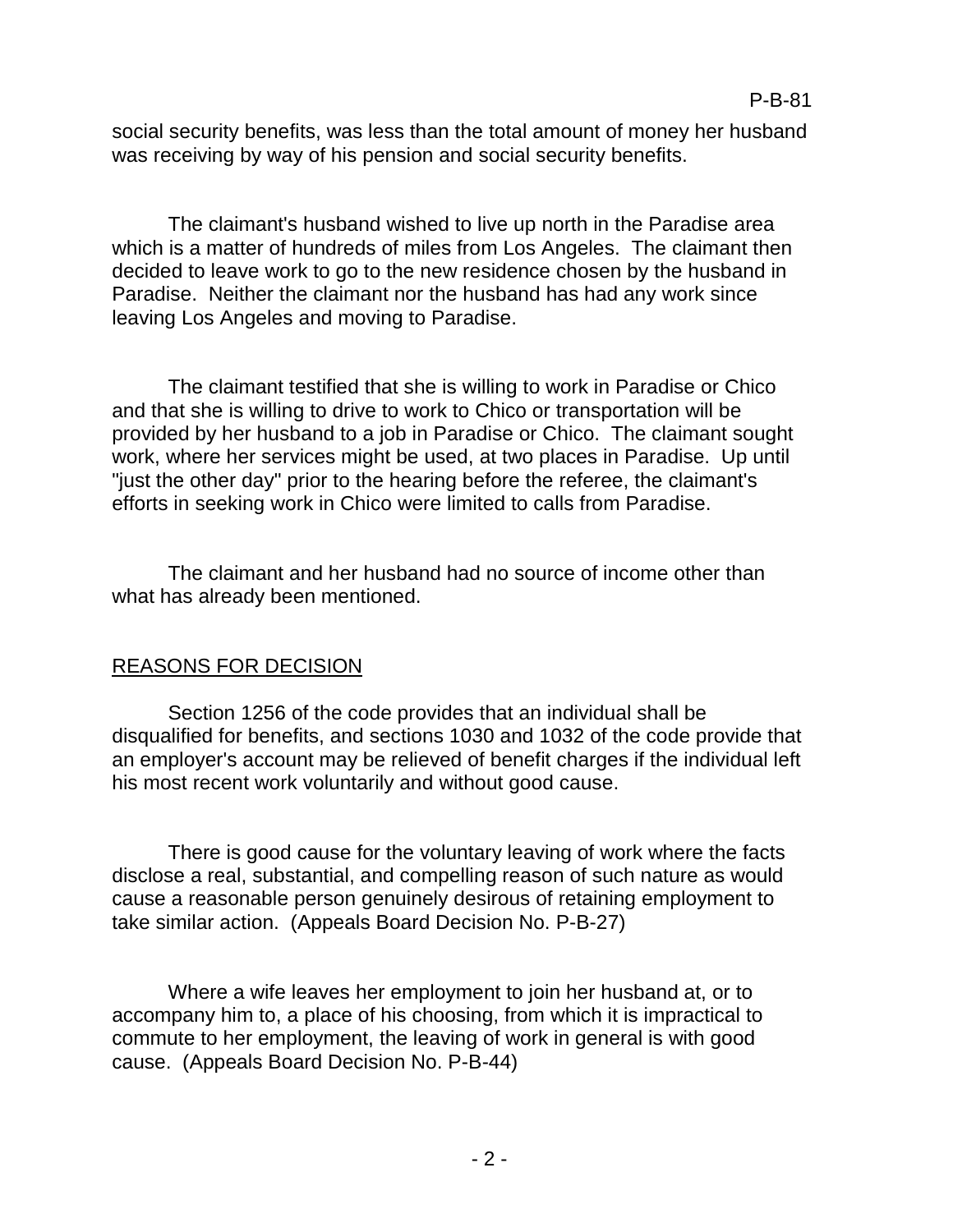The facts of the instant case fall within our holding in Appeals Board Decision No. P-B-44. Accordingly, the claimant left her work with good cause.

Section 1264 of the code provides that if an individual leaves her work to join her husband at, or to accompany him to, a place from which it is impractical to commute to her employment, she is ineligible for benefits for the ensuing period of unemployment and until after subsequent bona fide employment, unless she was, both at the time of leaving work and at the time of filing a claim for benefits, the sole or major support of the family.

The facts of the instant case clearly fall within the provisions of section 1264 of the code since the claimant left her work to accompany her husband to a place from which it was impractical to commute to her employment.

The question before us next is therefore whether the claimant was the sole or major support of the family at the two times mentioned in section 1264 of the code.

Subdivision (d) of section 1264-1, Title 22, California Administrative Code, provides:

"1264-1. Marital or Domestic Duties, Family and Major Support of Family Defined.

\* \* \*

"(d) 'Major support' of a family shall be presumed to be the family members, in the order provided below:

(1) The husband or father

(2) The wife or mother in any family in which there is no husband or father.

"Notwithstanding the above provisions, in any case in which a member of a family as defined above can show that he or she is providing the major means of support (more than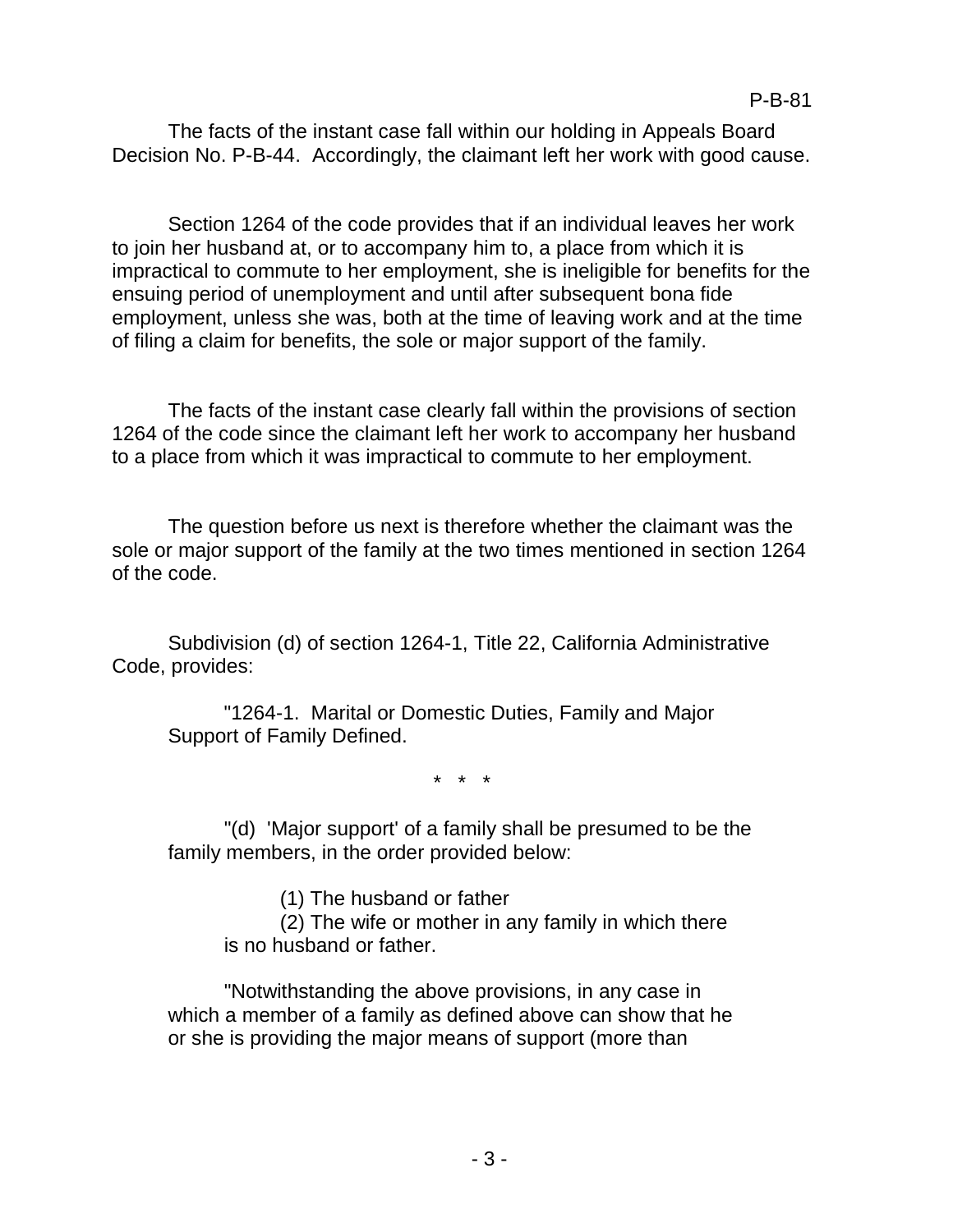P-B-81

A "spouse" is a "member of a family" under subdivision (c) of the last cited section.

In Webster's Third New International Dictionary, the following meaning is given to the word "support":

". . . to pay the costs of: MAINTAIN . . . to supply with the means of maintenance (as lodging, food or clothing) or to earn or furnish funds for maintaining . . . to provide a basis for the existence or subsistence of: serve as the source of material or immaterial supply, nourishment, provender, fuel, raw material, or sustenance of . . . ."

Nothing is said in subdivision (d) of section 1264-1, above, that a family member must currently earn as wages the "means of support" in order to be the "major support of the family." All that need be shown is that some family member is "providing" the "major support of the family." When such proof is established, that family member is the "major support of the family."

In the instant case, the claimant's husband was the "major support of the family" at the two critical points of time established under section 1264 of the code. At those times, the sum of his pension and social security benefits amounted to more than one-half of the means of support of the family. The claimant is therefore ineligible for benefits under section 1264 of the code.

Since the claimant is ineligible for benefits under section 1264 of the code for the period involved, we need not consider the question of her eligibility for benefits for that period under subdivision (c) of section 1253 of the code.